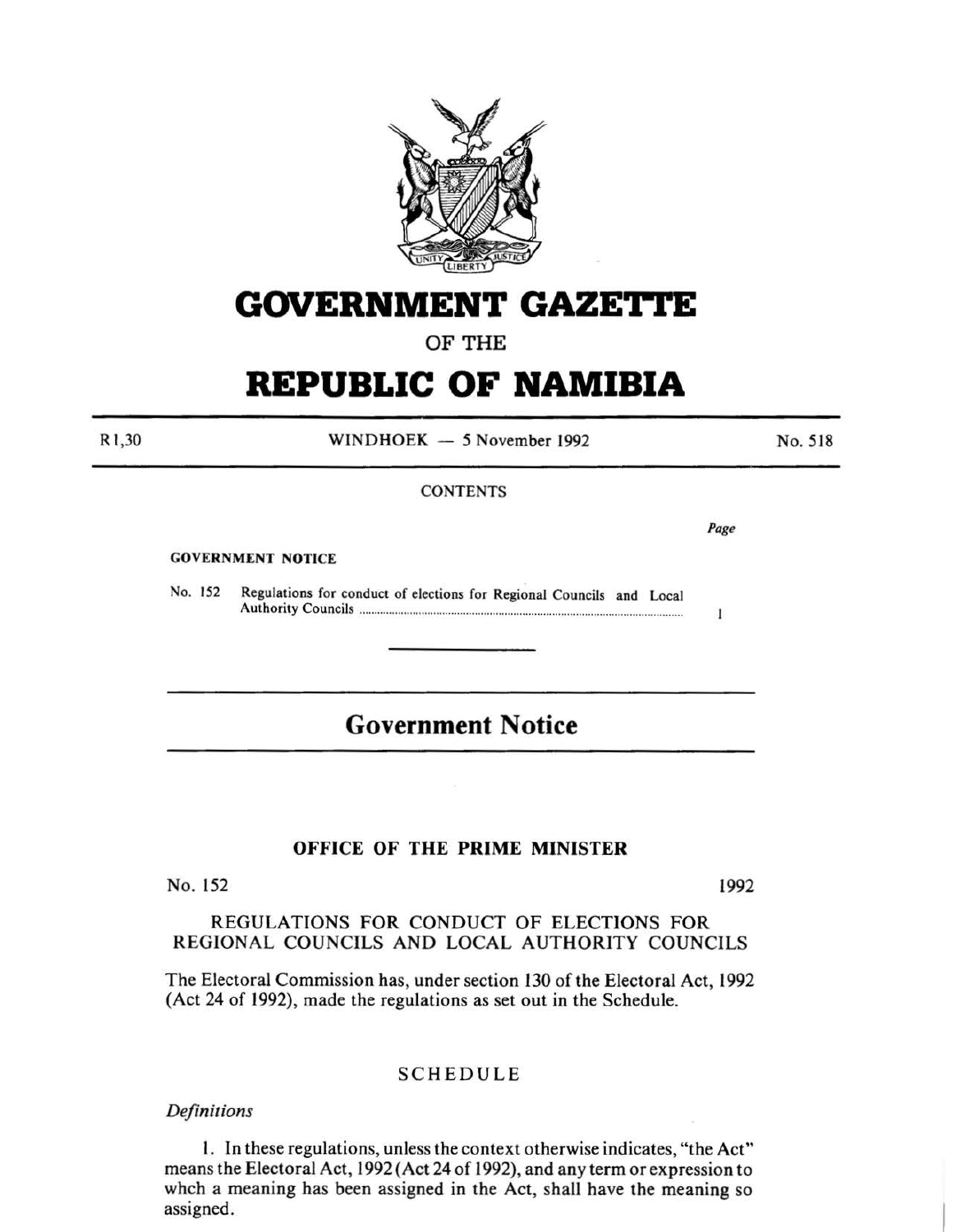#### *Application*

2. These regulations shall not apply to any elections other than elections for members of regional councils and for members of local authority councils to be held on party lists.

#### *Prescribed forms*

3. A reference in these regulations to a form with a specific number is a reference to the form with that number as set out in Annexure 1 hereto.

#### *Election agents*

4. The number of persons who may be appointed in terms of section 52( 1) of the Act by a political party or independent candidate for an election in question as election agents for a polling station, shall not be more than two.

#### *Counting agents*

5. The number of persons who may be appointed in terms of section 52(5) of the Act by a political party or independent candidate for an election in question as counting agents, shall not be more than three.

#### *Sealing*

6. ( 1) A presiding officer shall close and seal every ballot box to be closed and sealed by him or her in terms of paragraph (c) of section 76( 1) of the Act in the following manner, namely-

- (a) if a numbered clip seal provided by the Director for this purpose is used, according to the type of ballot box -
	- (i) the lid of the ballot box shall be closed, the bolt of the ballot box shall be pushed through the holes provided for that purpose, the nut at the end of the bolt shall be tightened to its limit, one end of a piece of sealing wire shall be threaded through the bolt hole at the end of the bolt in front of the tightened nut and the clip seal provided by the Director for this purpose shall then be clipped onto both ends of the wire; or
	- (ii) the lid of the ballot box shall be closed, the hasp shall be closed over the staple, one end of a piece of sealing wire shall be threaded through the slit in one of the fixed brackets next to the staple, then through the staple and then through the slit in the other such fixed bracket and the clip seal shall then be clipped onto both ends of the wire; or

 $\overline{\phantom{a}}$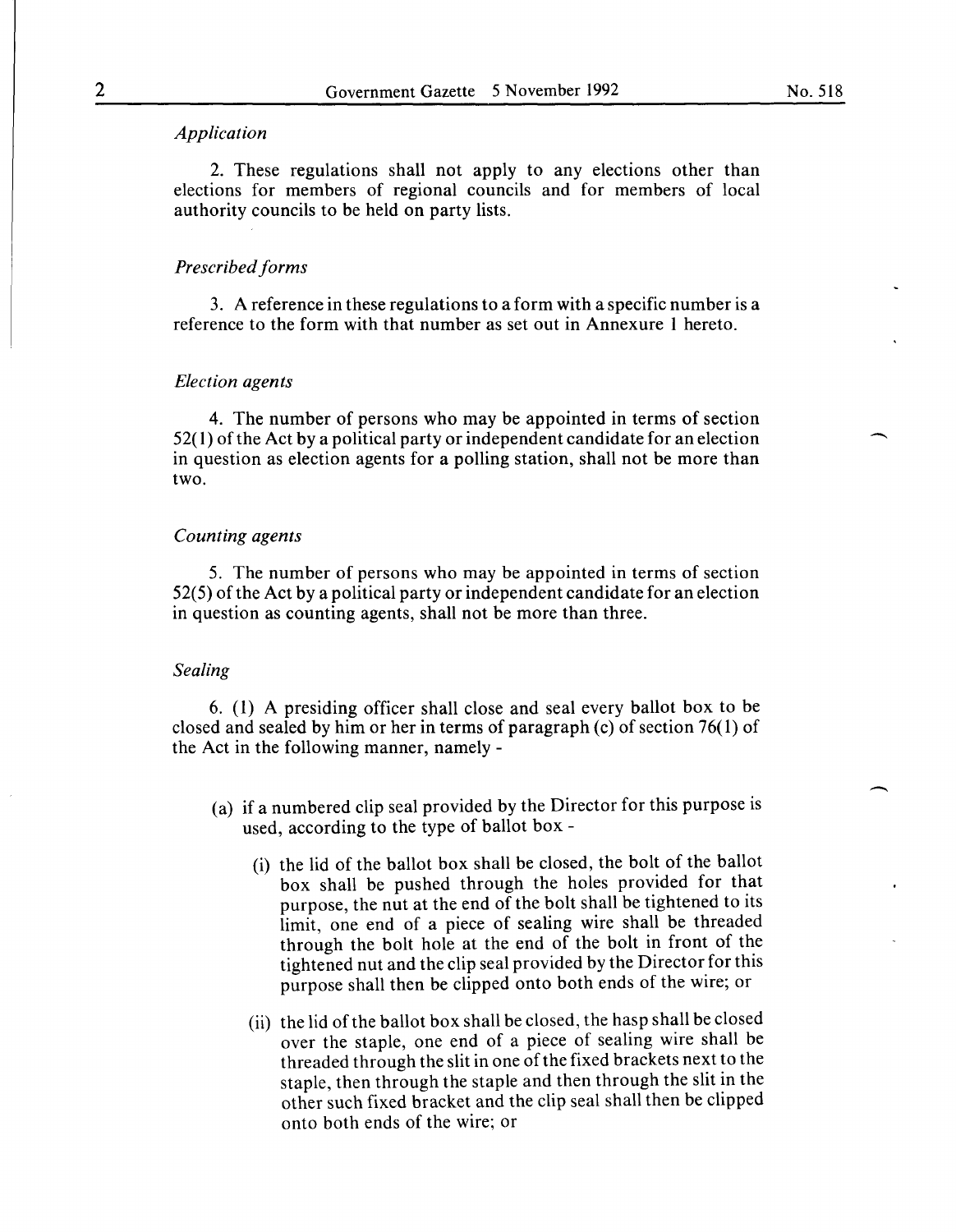(b) if a numbered strap seal provided by the Director for this purpose is used, the lid of the ballot box shall be closed, the hasp shall be closed over the staple, the strap seal shall be pushed through the slit in one of the fixed brackets next to the staple, through the staple and then through the slit in the other such fixed bracket and it shall then be flexed back and clipped into the head of the strap seal.

(2) A presiding officer shall close and seal the aperture in every ballot box to be sealed by him or her in terms of section 76(4) or paragraph (a) of section 85(1) of the Act in the following manner, namely, according to the type of ballot box -

- (a) the sliding flange shall be closed and one end of a piece of sealing wire be threaded through both the slits in the metal staple of the sliding flange and the fixed metal staple of the lid, and a numbered clip seal provided by the Director for this purpose shall then be clipped onto both ends of the wire so near to the metal staples as to prevent the sliding flange to be opened; or
- (b) by affixing a numbered paper seal provided by the Director for this purpose over the slit in the lid of the ballot box so that it fully covers such slit.

(3) Every envelope or packet to be sealed by a returning officer or presiding officer in terms of any provision of the Act or these regulations, shall be sealed by using sealing-wax and imprinting thereupon the metal seal provided by the Director for that purpose, unless an empty ballot box is used instead of a packet in which case such ballot box shall be sealed in any manner provided for in subregulation (1).

( 4) A returning officer or presiding officer shall keep a record indicating the number of all the numbered seals used by him or her and the purpose for which each such seal has been used.

#### *Ballot papers*

7. (1) The ballot paper comtemplated in -

- (a) paragraph (a) of section 81(2) of the Act, shall be in the form as set out in Annexure 2 hereto;
- (b) paragraph (b) of section 81(2) of the Act, shall be in the form as set out in Annexure 3 hereto.

(2) The name of a duly nominated candidate to be contained in every ballot paper in terms of paragraph (b) of section 81(2) of the Act shall be so contained in the first column of the front of the ballot paper as set out in the said Annexure 3 and in the following form, namely -

- (a) the surname of the candidate in block capitals; and
- (b) underneath the surname, in smaller print, the first two first names of the candidate followed by the first letters of all his or her other first names.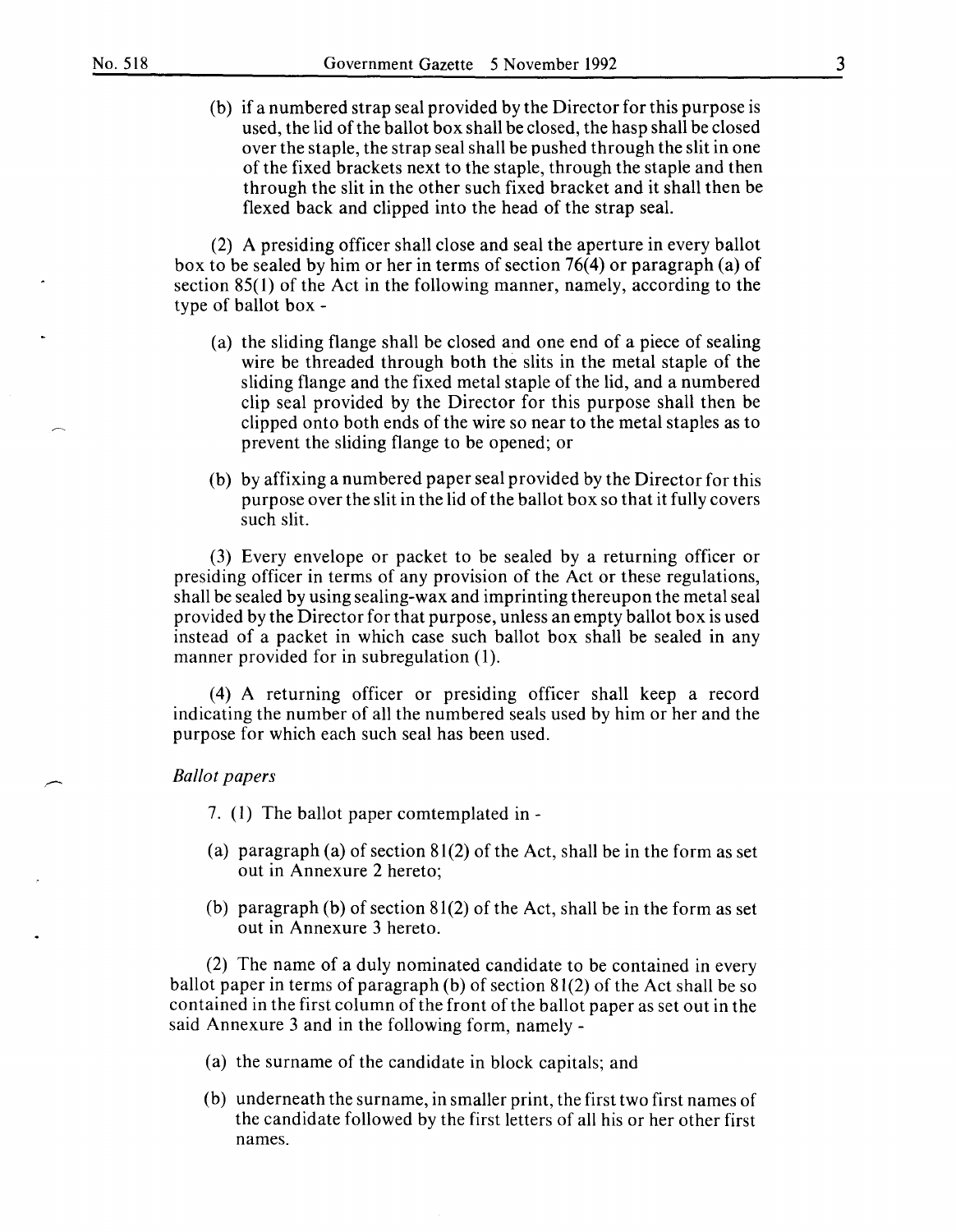### *Secrecy of official stamp and ballot papers*

8. (I) Particulars of the official stamp or ballot papers, except the form of the ballot papers, names of the candidates and names and symbols of the parties, for use on polling day shall not be made known before or on polling day to any person other than the members of the Commission, the Director and the officers designated to assist him or her in terms of subsection (2) of section II of the Act and the persons whose services have been obtained in terms of subsection (3) of that section and the returning officers, presiding officers and polling officers.

(2) Any person who contravenes this regulation shall be guilty of an offence and on conviction be liable to a fine not exceeding R300 or to imprisonment for a period not exceeding 30 days or to both such fine and such imprisonment.

#### *Affidavit to prove identity*

9. An affidavit to prove the identity of a voter referred to in paragraph (b)(ii) of section 82(3) of the Act shall be made on form ELECT 13.

#### *Endorsements on registration cards*

10. (1) The presiding officer shall endorse a registration card for the purposes of paragraph (d) of section 82(5) or section 82(6) of the Act by writing "section  $82(5)(d)$ " or "section  $82(6)$ " as the case may be, in the space on that card provided for the election in question and placing his or her signature next to it.

(2) The presiding officer shall endorse a registration card for the purposes of section 82(11) of the Act by writing "section 82(11)" in the space on that card provided for the election in question next to the signature, imprint, mark or any other endorsement placed therein in accordance with the provisions of the Act or these regulations.

(3) The presiding officer or polling officer to whom a registration card is produced in terms of paragraph (a) of section 82(3) of the Act shall endorse on every such registration card in the space provided for the election in question, the date of such election in addition to any signature, imprint, mark or other endorsement in accordance with the provisions of the Act or these regulations and which endorsement shall, if the Commission has issued a directive as contemplated in paragraph (b) of section 82(7) of the Act, be deemed to be the endorsement contemplated in that paragraph.

#### *Additional ballot boxes*

11. (I) If for any reason it becomes necessary at any time during the polling period to use any additional ballot box at any polling station the aperture of the ballot box which has been used shall be closed and sealed *mutatis mutandis* in accordance with section 76(4) of the Act.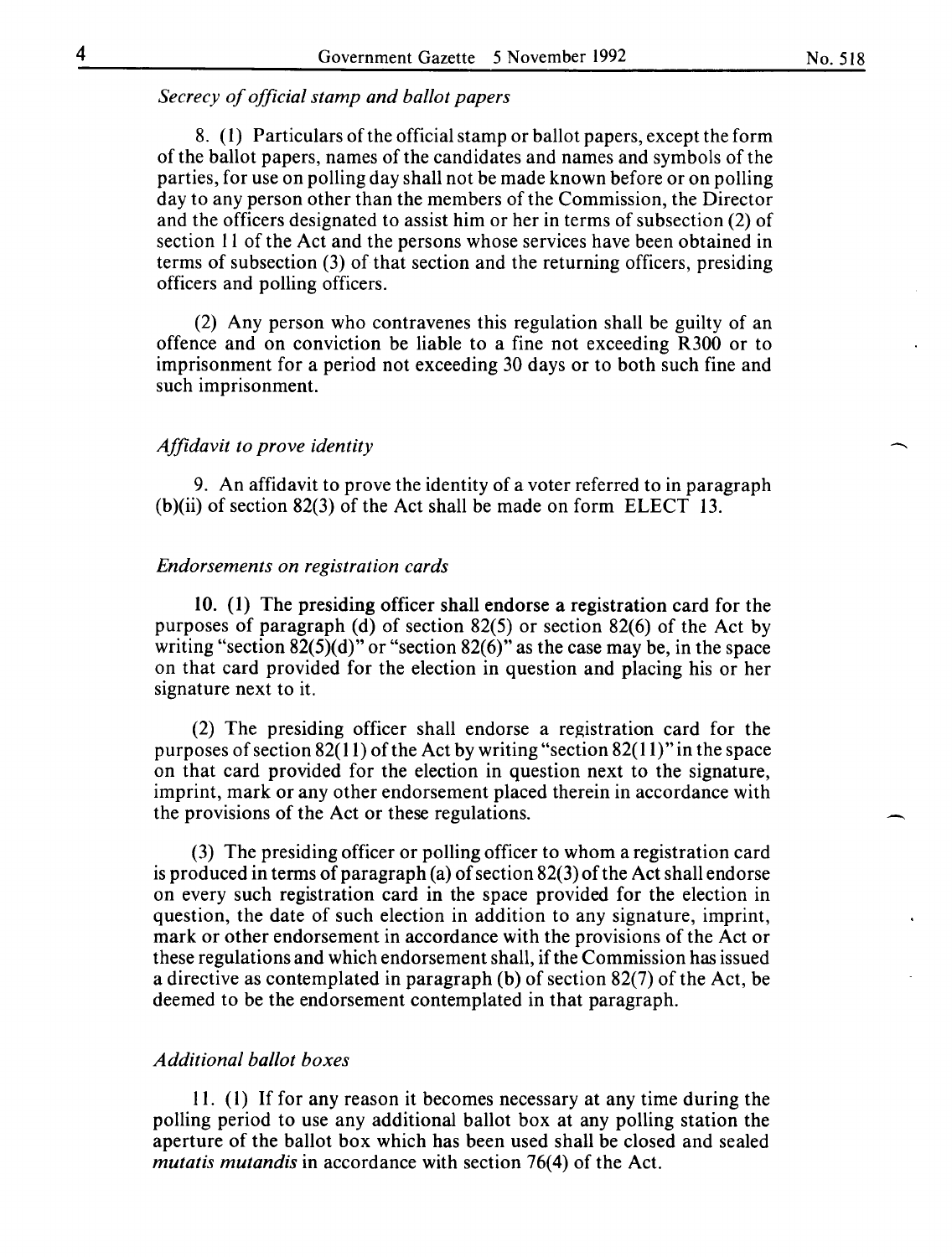-

(2) If a ballot box, the aperture of which was sealed at the closing of the poll on a polling day in terms of section 76( 4) of the Act, has to be used again on the next polling day, the returning officer shall, not more than 10 minutes before the commencement of the poll on that next day, break the seals affixed to the aperture in terms of the said section  $76(4)$  and the seals affixed thereto in terms of section 52(7) of the Act, if any, in the presence of such persons entitled in terms of section 78( 1) of the Act to attend at the polling station, and as are present.

#### *Authorization voting*

12. (1) The written authorization to be issued by the Director for the purposes of paragraph (a) of section 80(2) of the Act shall be on form ELECT 14.

(2) The returning officer shall seal, as provided in these regulations, the packet into which authorization envelopes are placed in terms of paragraph (c) of section 80(2) of the Act.

(3) A register containing the name and registration number of every voter ·

- (a) in respect of which a written authorization has been issued by the Director for the purposes of paragraph (b) of section 80(2) of the Act, shall be kept by the Director;
- (b) who has recorded his or her vote in terms of section 80(2) of the Act, shall be kept by the returning officer.

#### Attendance at counting of voters

13. (1) During the counting of votes no person shall be allowed by the returning officer to enter the place where the result of the poll is to be determined, except -

- (a) a member of the Commission or the Director;
- (b) the presiding officer or polling officers or other officials who deliver the ballot boxes and other packets;
- (c) in the case of an election for a member of a regional council, the candidates for the election in question;
- (d) the counting officers;
- (e) the counting agents; and
- (f) any other person authorized in writing by the Director.
- (2) (a) No person who is present at the counting of votes shall before the final result of the election in question has been announced in accordance with the provisions of regulation 15(a) outside the place referred to in that regulation by the returning officer, disclose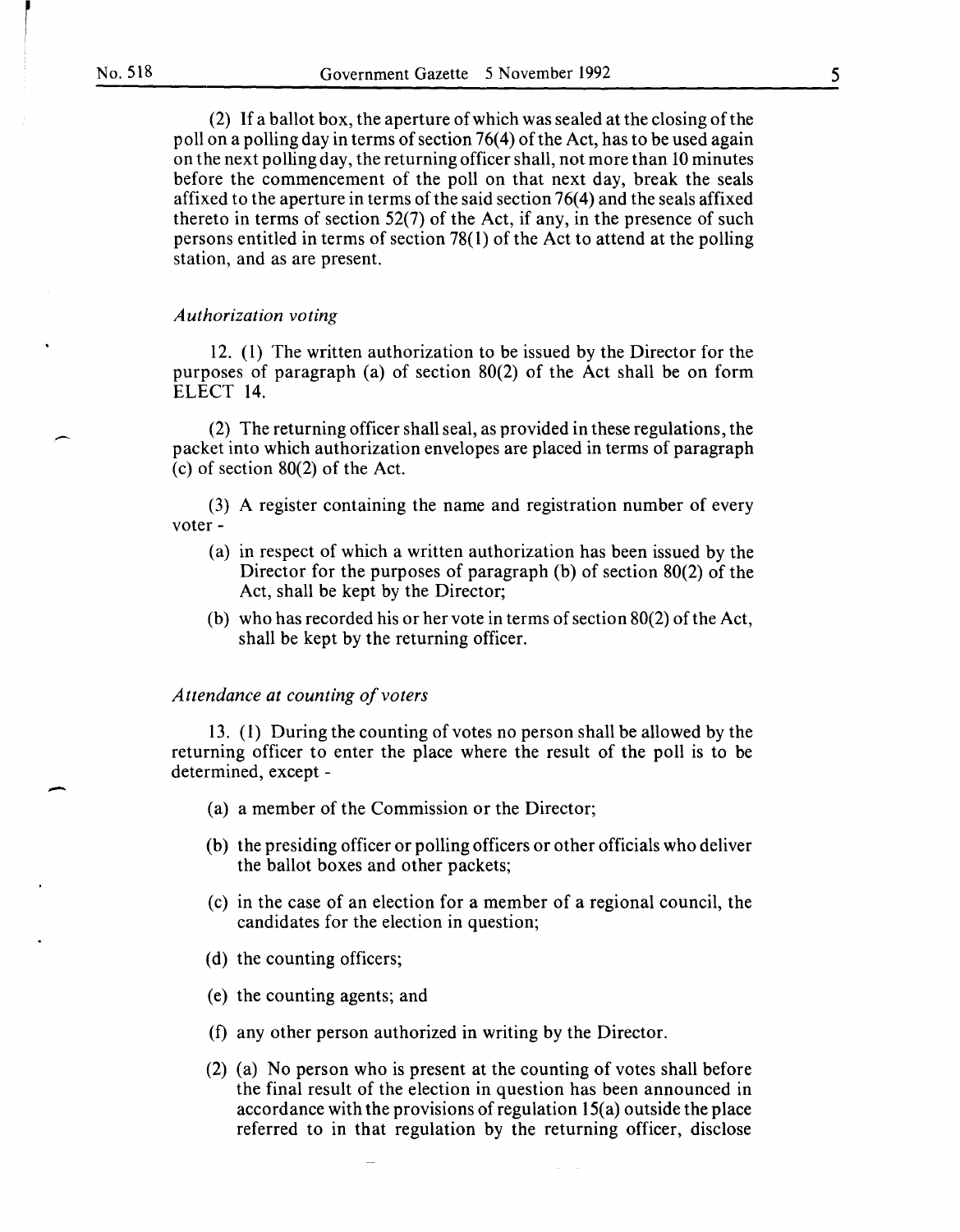outside such place any information concernmg the result of the election or the number of votes cast in favour of a particular candidate or a political party.

(b) Any person who contravenes paragraph (a) of this subregulation shall be guilty of an offence and on conviction be liable to a fine not exceeding R300 or to imprisonment for a period not exceeding 30 days or to both such fine and such imprisonment.

#### *Counting of votes*

14. (I) The returning officer shall listen to any objection or argument against or in favour of the counting or rejection of a ballot paper which is advanced by a candidate or a counting agent.

(2) If there is an objection to his or her decision to reject or to count a ballot paper the returning officer, if so requested by a candidate or counting agent, shall note the words "objection raised" thereon.

#### *Announcement of results*

15. An announcement by the returning officer of the result of an election in terms of section  $90(2)$  or  $91(2)$  of the Act, as the case may be, shall be made-

- (a) orally inside and outside the place where the result of the election has been determined; and
- (b) by affixing a notice outside the entrance of the said place.

#### *Verification of elections hy Director*

16. If the Commission has in terms of section 94 of the Act directed the Director to verify or cause to be verified any ballot paper accounts, such verification and the report thereon shall be done *mutatis mutandis* in accordance with paragraph (b) of section 87(2) or paragraph (a) of section 93(2) of the Act, as the case may be.

 $\overline{\phantom{a}}$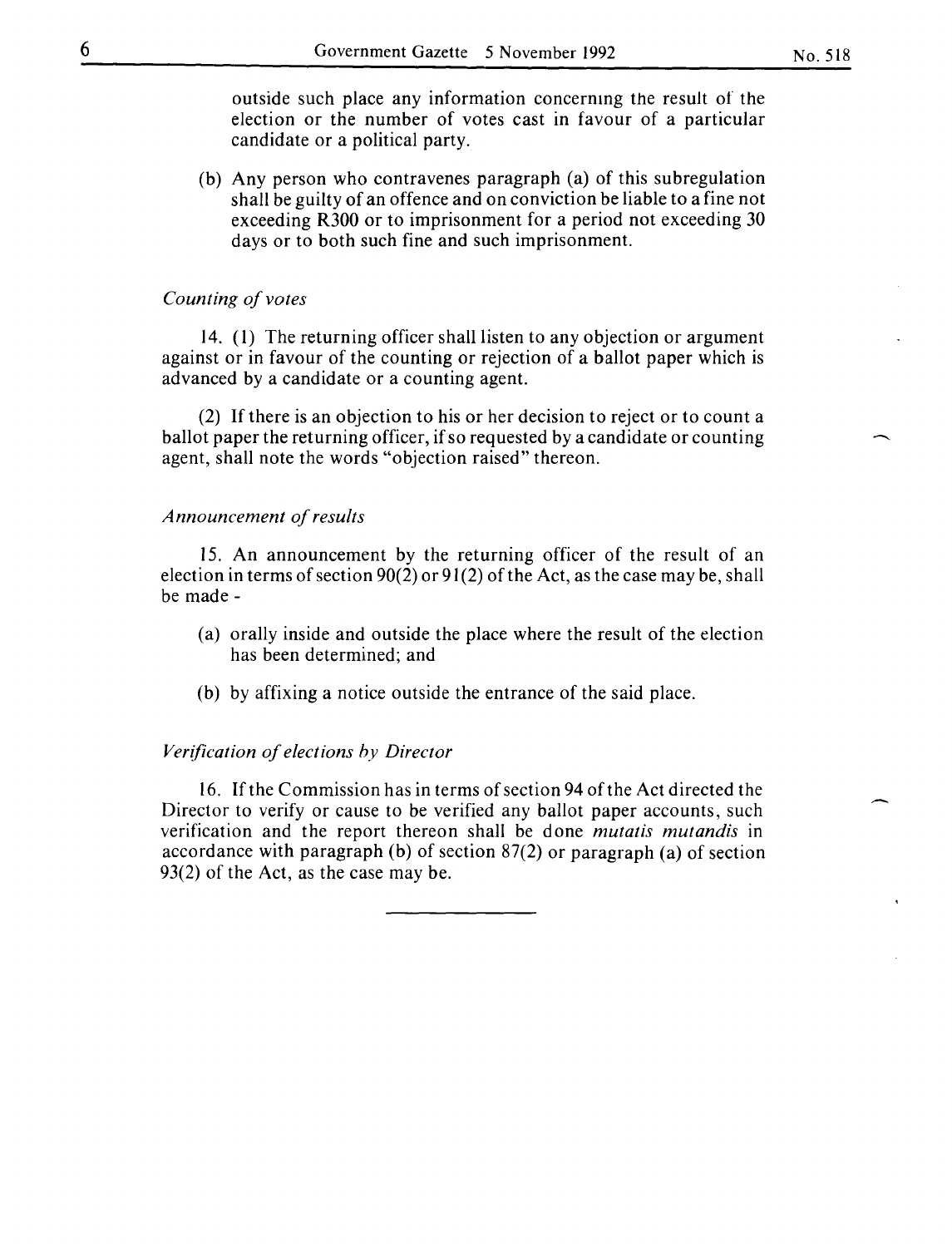$\overline{\phantom{a}}$ 

## ANNEXURE **1**

## ELECT 13

## **REPUBLIC OF NAMIBIA**

## REGIONAL COUNCIL ELECTION / LOCAL AUTHORITY ELECTION

## AFFIDAVIT TO PROVE IDENTITY OF VOTER

(Section 82(3)(b)(ii) of Electoral Act, 1992 (Act 24 of 1992))

PART A - [Particulars of person wishing to vote]

Registration number as voter: --------------------------------

Name:

PART B - [To be completed by person who identifies voter]

| . . |           |               |  |  |
|-----|-----------|---------------|--|--|
|     | --<br>. . | . .<br>$\sim$ |  |  |

(full name of declarant)

| registration number as voter |  |  |  |
|------------------------------|--|--|--|
|                              |  |  |  |

who hereby identify myself by my

\*identity document (No .. . ............................................................ ) I

\*driving licence or permit (No. . ................. ),

hereby declare that the person stated in Part A above and who wishes to vote is known to me and that he or she is the person whose particulars appear on the relevant registration card.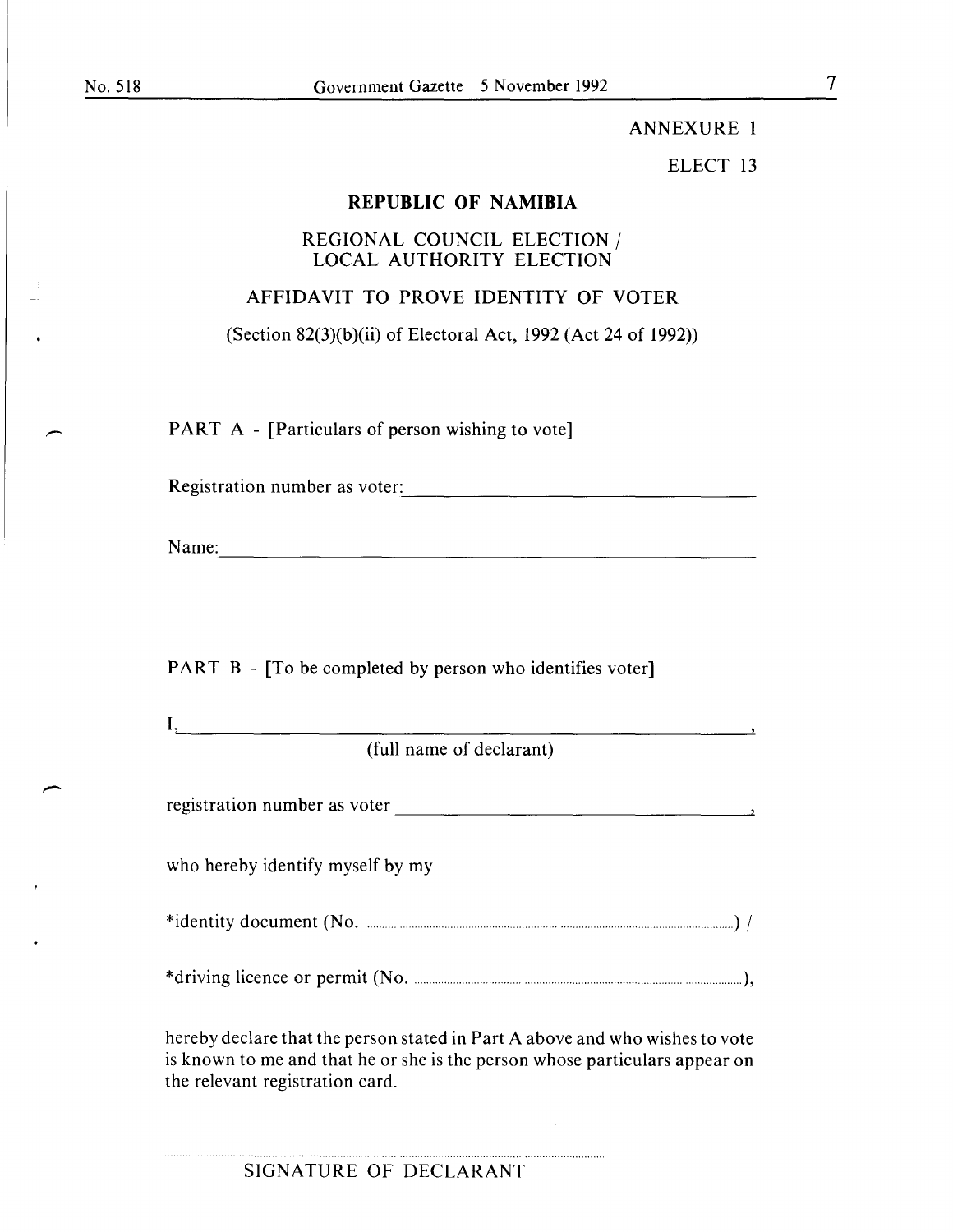PART C - [To be completed by presiding officer or polling officer taking oath or affirmation]

I certify that the declarant has acknowledged that he or she knows and understands the contents of the above declaration, that -

- \*(a) I duly administered the oath as prescribed by the regulations made under section 10 of the Justices of the Peace and Commissioners of Oaths Act, 1963 (Act 16 of 1963), published under Government Notice R.1258 of 21 July 1972;
- \*(b) I duly administered the affirmation as prescribed by the regulations made under section 10 of the Justices of the Peace and Commissioners of Oaths Act, 1963 (Act 16 of 1963), published under Government Notice R.1258 of 21 July 1972,

and that thereafter the declarant in my presence signed the declaration.

| Signature of presiding officer |
|--------------------------------|
|                                |
|                                |
|                                |
|                                |
|                                |
|                                |

\*Delete whichever is not applicable.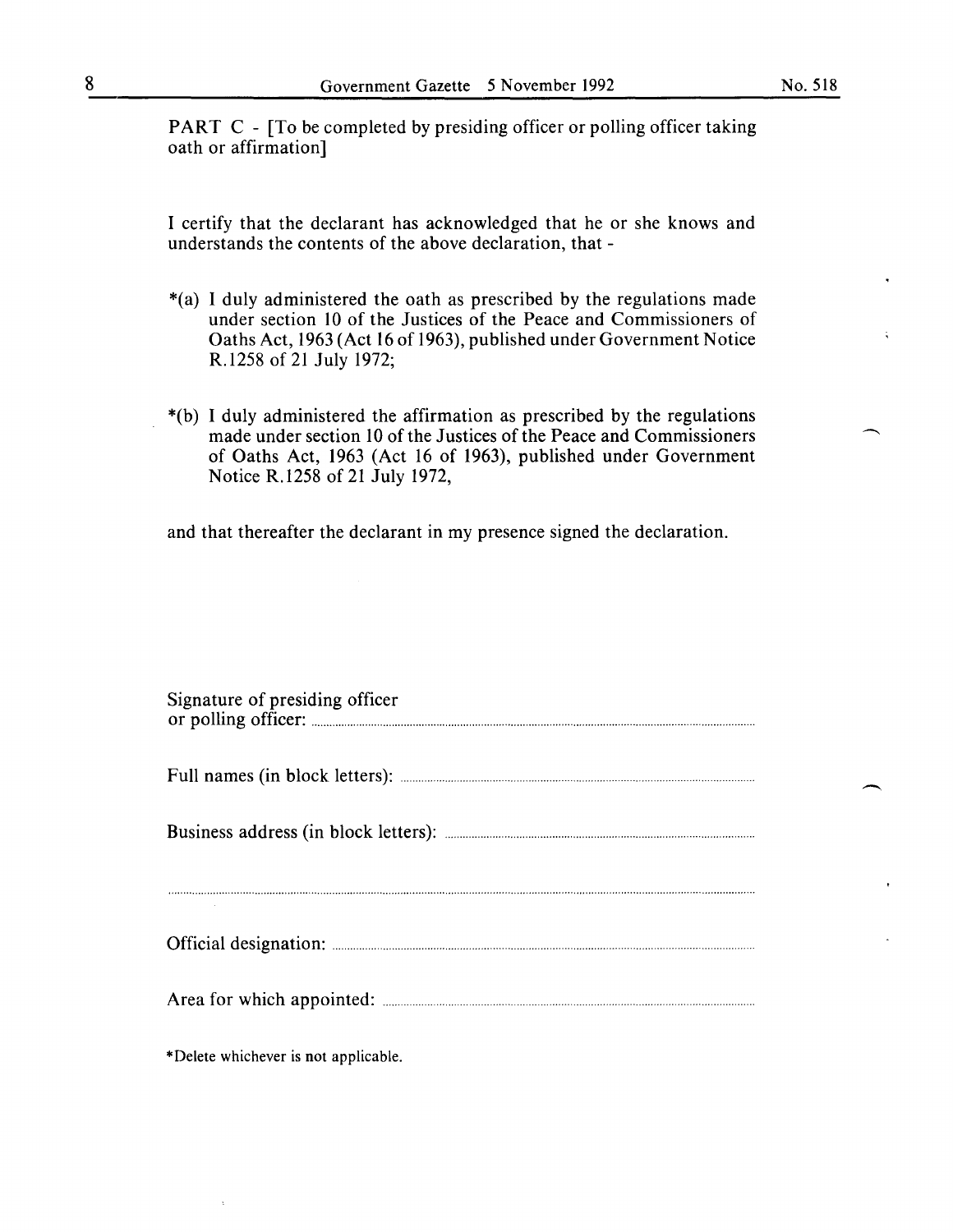#### ELECT 14

#### **REPUBLIC OF NAMIBIA**

## REGIONAL COUNCIL ELECTION/ LOCAL AUTHORITY ELECTION

## AUTHORIZATION BY DIRECTOR OF ELECTIONS FOR OFFICER TO VOTE BEFORE POLLING DAY (Section 80(2) of the Electoral Act, 1992 (Act 24 of 1992))

| I hereby state that <b>contract and the contract of the state of the contract of the state of the state of the state of the state of the state of the state of the state of the state of the state of the state of the state of </b> |  |
|--------------------------------------------------------------------------------------------------------------------------------------------------------------------------------------------------------------------------------------|--|
| (full name)                                                                                                                                                                                                                          |  |
|                                                                                                                                                                                                                                      |  |
|                                                                                                                                                                                                                                      |  |
|                                                                                                                                                                                                                                      |  |
|                                                                                                                                                                                                                                      |  |
|                                                                                                                                                                                                                                      |  |
|                                                                                                                                                                                                                                      |  |
|                                                                                                                                                                                                                                      |  |
|                                                                                                                                                                                                                                      |  |
|                                                                                                                                                                                                                                      |  |
| in/at the <u>substitutions in the set of the set of the set of the set of the set of the set of the set of the set of the set of the set of the set of the set of the set of the set of the set of the set of the set of the set</u> |  |

local authority area/ polling station, will by reason thereof, not be able to attend at the polling station in his or her \*constituency/local authority area. He or she is therefore permitted to vote in the manner contemplated by section 80(2) of the Electoral Act, and I therefore hereby issue the authorization for him or her to vote in that manner.

DIRECTOR OF ELECTIONS DATE

\*Delete whichever is not applicable. Insert returning officer *I* presiding officer *I* polling officer *1* counting officer *1* police officer, as the case may be.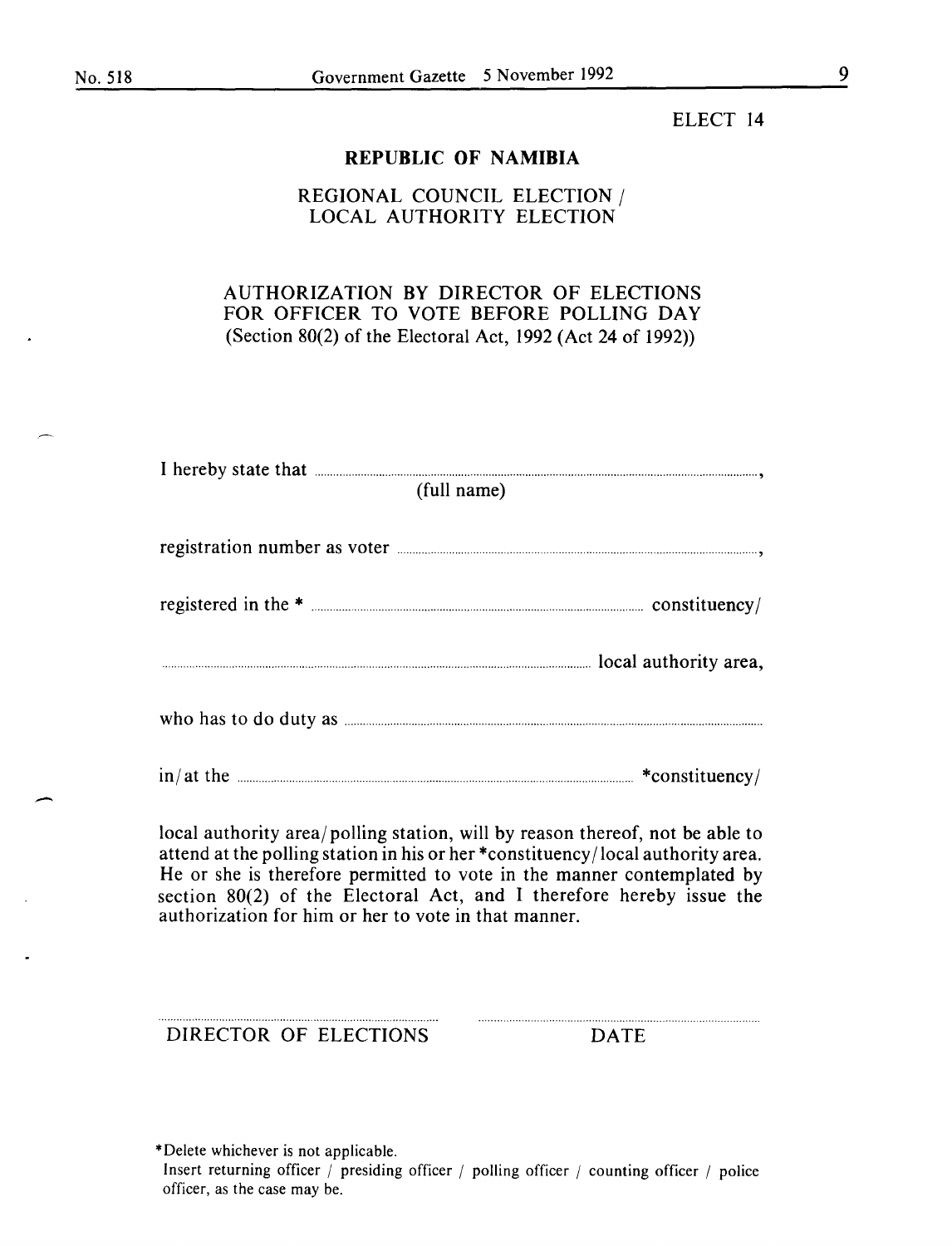## **ANNEXURE 2**

## **FORM OF COUNTERFOIL**

No. (a) **Mo.** (a) **Example 1** is the set of the set of the set of the set of the set of the set of the set of the set of the set of the set of the set of the set of the set of the set of the set of the set of the set of th

Local Authority Council Elections

| ′ጌ<br>. . |  |
|-----------|--|
|           |  |

|--|--|

(a) Serial number of counterfoil - to be printed.

(b) Name of local authority area in question - to be printed.

(c) Date of election in question - to be printed.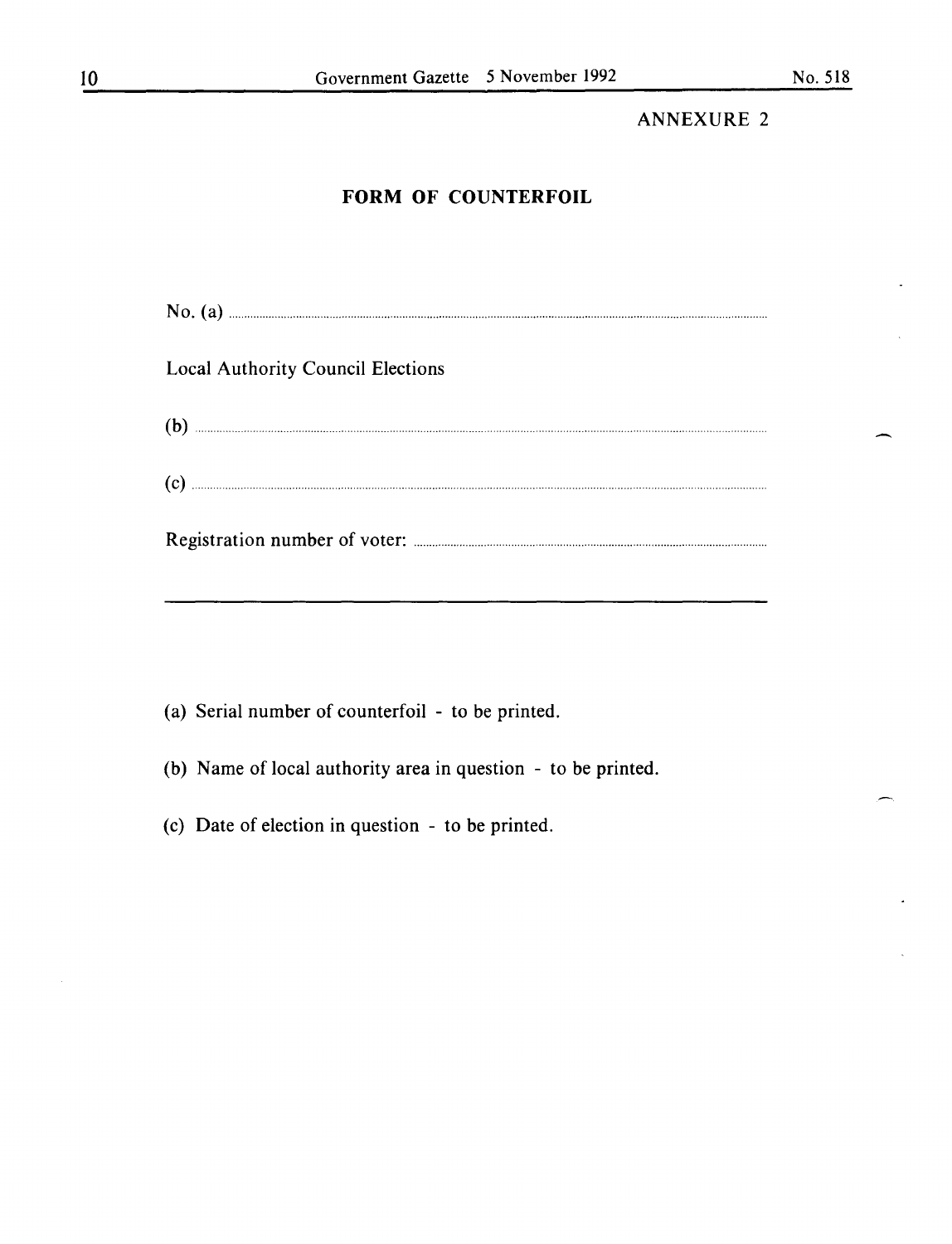

## **FORM OF FRONT OF BALLOT PAPER**

- (a) In case where political party has no abbreviated name.
- (b) Names of political parties in alphabetical order to be printed.
- (c) Abbreviated names of political parties to be printed.
- (d) Distinctive symbol of political parties to be printed.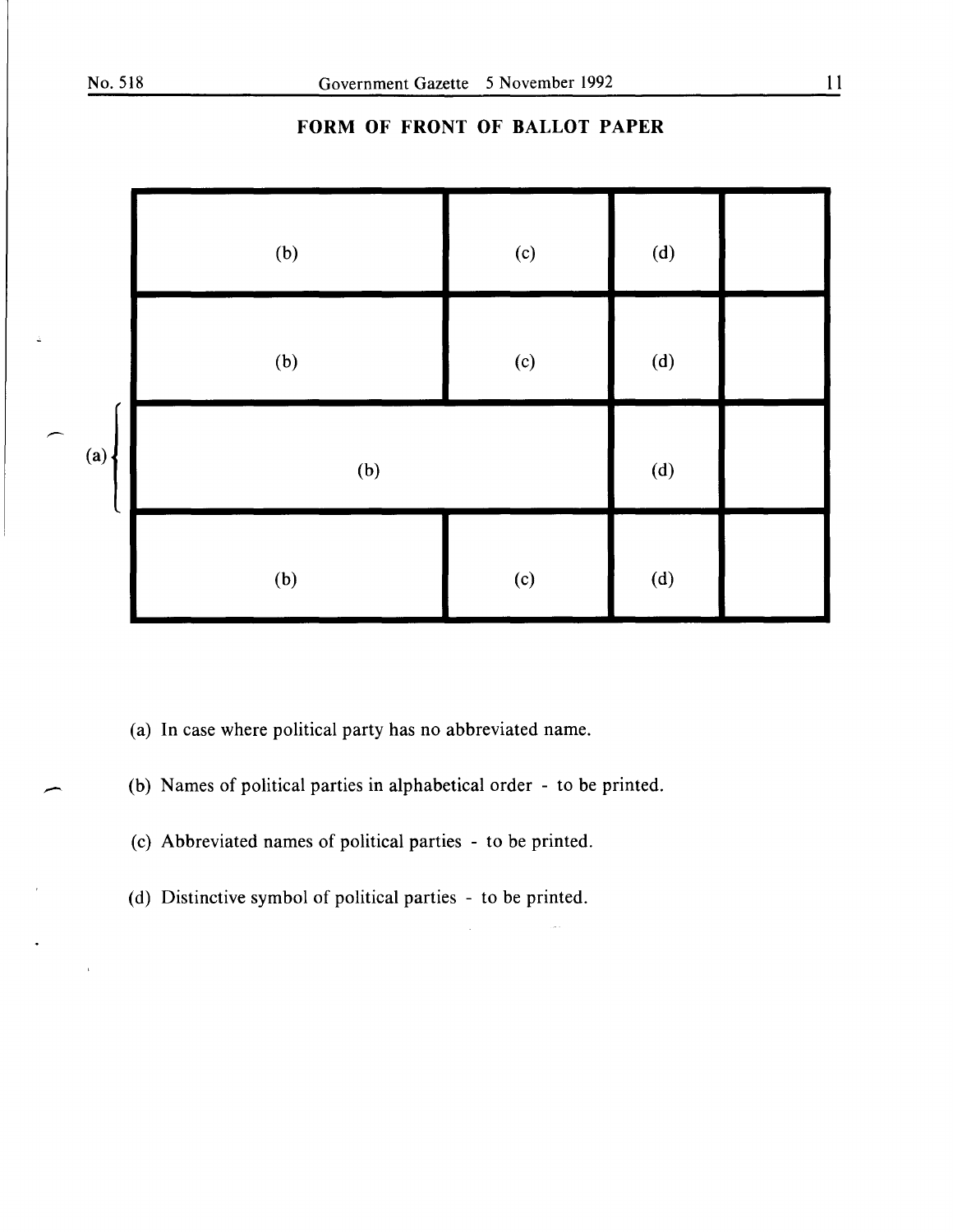## **ANNEXURE 3**

## **FORM OF COUNTERFOIL**

No. (a) **Example 20** and 20 and 20 and 20 and 20 and 20 and 20 and 20 and 20 and 20 and 20 and 20 and 20 and 20 and 20 and 20 and 20 and 20 and 20 and 20 and 20 and 20 and 20 and 20 and 20 and 20 and 20 and 20 and 20 and 2

## **Regional Council Elections**

|--|--|--|

(a) Serial number of counterfoil - to be printed.

(b) Name of constituency in question - to be printed.

(c) Date of election in question - to be printed.